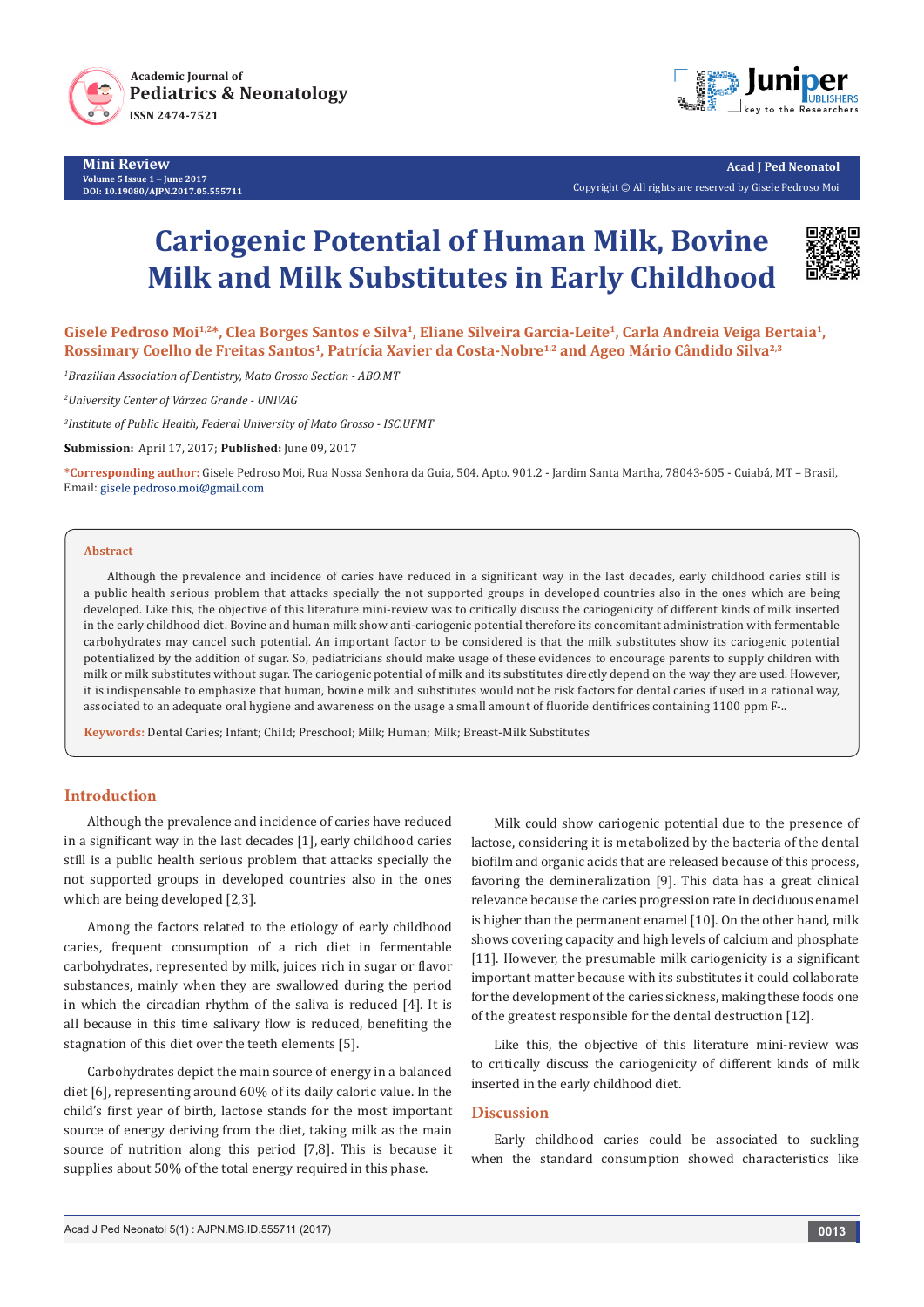increased frequency of daily breastfeeding, during a long period of time, specially frequent night breastfeeding, leading to the accumulation of milk over the teeth which associated to the reduction of the salivate flow and absence of cleanliness, could cause the appearing of caries lesions [13]. In contrast to these arguments is the fact that milk has anti-cariogenic potential due to its covering capacity [14], its high concentration of calcium and phosphate [15] and the presence of enzymes capable of reducing the growth of cariogenic bacteria in dental biofilm [9]. Although there are controversies about the milk cariogenic potential, there are evidences in literature that suggest the true role of milk and its substitutes in the development of early childhood caries.

#### **Human milk**

Mother's milk offered to babies in the first months of life is considered an essential food for children in early childhood, benefiting the development of nutritional, emotional and immunological aspects [11]. On the other hand, literature suggests that the extended natural breastfeeding after 12 months might be a risk factor for the appearance of early childhood caries [15-17]. This is because the extended suckling in free search with high frequency of night breastfeeding may propitiate the accumulation of milk over the dental structures [18]. Lactose in milk over the dental surface could show cariogenic potential, once it is metabolized by the bacteria of dental biofilm and organic acids are released resulting from this process, benefiting the demineralization [9]. This fact associated to a careless oral hygiene and reduction of salivary flow when sleeping could increase mineral losses [11].

In contrast to these arguments is the fact that milk shows much anti-cariogenic potential due to its concentration of calcium, phosphate, casein, whey protein, and milk fat [19]. Besides, the protein covering capacity with the agglomerate of casein micelles by water present in milk allow the formation of very stable compounds of calcium phosphate [20]. Finally, enzymes present in milk may have an important role in the reduction of acidogenic bacteria growth present in dental biofilm [9]. This controversy in cariogenicity of human milk can be explained for the fact that diet in early childhood shows other kinds of fermentable carbohydrates, for instance, sucrose. Human milk only, does not have cariogenic potential [21].

### **Bovine milk**

Some researches suggest that bovine milk have cariogenic potential, for lactose, when metabolized by the bacterium of the biofilm, reduces the dental biofilm pH favoring mineral loss from the teeth [17,18]. However, recent researches are opposite to such information emphasizing the cariostatic properties of bovine milk [22,23]. Just like the human milk, bovine milk shows anti-cariogenic effect due to the presence of high concentration of calcium and phosphate [17,24]. Besides, bovine milk has phosphoproteins with an emphasis on casein, that are strongly absorbed in the enamel, capable of reducing the adsortion and

activity of glucosyltransferase enzymes [19,23], also preventing the dissolution of the enamel [25]. Milk still contains a group of anti-bacterial substances such as lactoferin, lysosin and peroxides that may affect the oral microbiote reducing the bacterial growth in the dental biofilm [26]. Bovine milk also shows approximately 3.5% of fat [15], that acts forming a protective membrane on the surface of the tooth and involves the carbohydrates in the diet making its removal of the oral mouth easier. The lipides effect in milk reduces the bacterial activity and consequently collaborates for the milk to have the cariostatic effect [11]. However, bovine milk when handled simultaneously with sucrose could have its anti-cariogenic potential canceled [27].

## **Milk substitutes**

Milk substitutes are formulations categorized in three big groups [28]: 1) children's formulations, 2) transitional formulations for infant and 3) formula totally consisted of milk.

The first group has all nutritional necessities for infant during the first 4-6 months of life or until 12 months if used with other foods suggested by the pediatrician. The children's formulations may be classified by the protein compositions in three subgroups [29,30]: a) formulations made of milk (bovine milk), b) formulations made of soy and c) formulations made of proteins. Formulations made of soy are suggested to children who are allergic or not adapted to lactose (human or bovine milk). Formula made of proteins in which proteins are hydrolized in fragments of proteins and aminoacids. This formulation is suggested to children who have proteic sensitivity such as galactosemia. Either formulations made of soy or the formulations made of proteins contain carbohydrates with extrinsic origin from milk such as sucrose and glucose [31].

Transitional formulations from the baby are consisted of bovine milk supplemented in order to supply the nutritional necessities from babies from the age of six months until the age of three years old. Such formulations may even contain up to 20% of sucrose [31].

The last group represented by the formula totally made of milk is basically made of bovine milk supplemented by necessary vitamins and shows mineral compositions with no limits of sugar concentrations. This formulation is indicated to children after the age of one year old [28].

A high cariogenic potential may be expected with the usage of children's formulations due to its high concentration of fermentable carbohydrates, however, there are controversies about the cariogenicity of these formulations [31]. A plausible explanation for this is that these formulations are constituted of a combination of nutrients. Do not showing the milk anti-cariogenic effect only, but also showing components with high cariogenic potential such as the fermentable carbohydrates. Among the fermentable sugar, sucrose is considered to be the carbohydrate with the most cariogenic potential in the diet [32-34].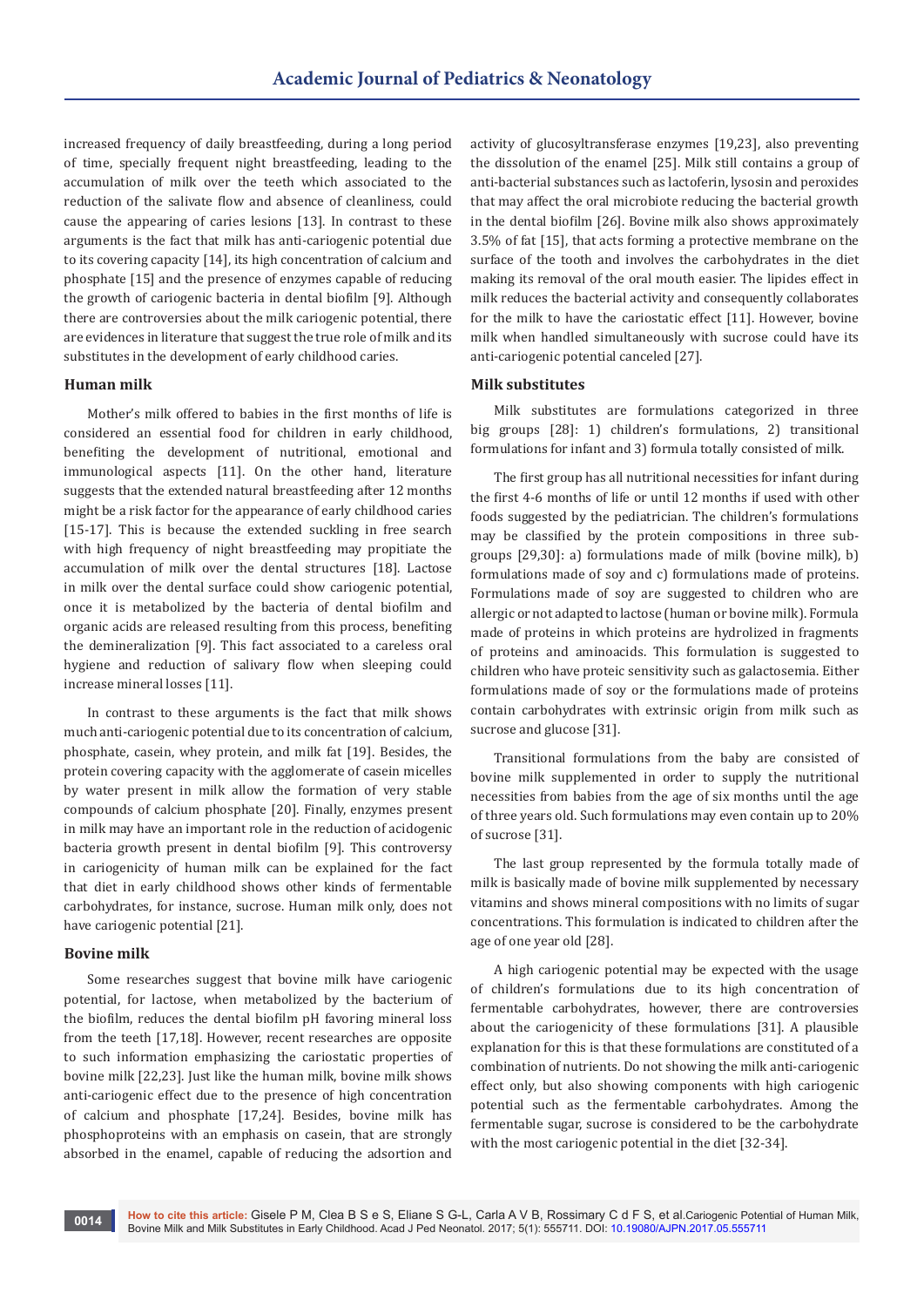Despite lactose not being present in the formulations made of soy and proteins they have other sugar extrinsic from milk that show higher cariogenic potential than lactose [35].

Milk substitutes show cariogenic potential that are potentialized by the addition of sugar during the preparation [5].

### **Conclusion**

Human and bovine milk show anti-cariogenic potential, however, simultaneous handling with fermentable carbohydrates can cancel this potential. An important factor to be considered is that milk substitutes show their cariogenic potential increased by the addition of sugar. So, pediatricians should take these evidences into account to encourage the ones in charge of children to supply milk or milk substitutes without the addition of sugar.

However, the milk cariogenic potential and its substitutes directly depend on the way they are used. That is why it is indispensable to emphasize that bovine, human milk and milk substitutes would not be risk factors for caries disease if used in a rational way, associated to adequate oral hygiene and awareness on the usage a small amount of fluoride dentifrices containing 1100ppmF-.

## **Conflict of Interest**

The paper authors declare that not have any economic interest or any conflict of interest.

#### **References**

- 1. [Marthaler TM \(2008\) Changes in dental caries 1953-2003. Caries Res](https://www.ncbi.nlm.nih.gov/pubmed/15153686)  [38\(3\): 173-181.](https://www.ncbi.nlm.nih.gov/pubmed/15153686)
- 2. [Postma TC, Ayo-Yusuf OA, van Wyk PJ \(2008\) Socio-demographic](https://www.ncbi.nlm.nih.gov/pubmed/18478890)  [correlates of early childhood caries prevalence and severity in a](https://www.ncbi.nlm.nih.gov/pubmed/18478890)  [developing country--South Africa. Int Dent J 58\(2\): 91-97.](https://www.ncbi.nlm.nih.gov/pubmed/18478890)
- 3. Colak H, Dülgergil CT, Dalli M, Hamidi MM (2013) Early childhood caries update: A review of causes, diagnoses, and treatments. J Nat Sci Biol Med 4(1): 29-38.
- 4. [Tinanoff N, Palmer CA \(2000\) Dietary determinants of dental caries](https://www.ncbi.nlm.nih.gov/pubmed/11109219)  [and dietary recommendations for preschool children. J Public Health](https://www.ncbi.nlm.nih.gov/pubmed/11109219)  [Dent 60\(3\): 197-206.](https://www.ncbi.nlm.nih.gov/pubmed/11109219)
- 5. [de Mazer Papa AM, Tabchoury CP, Del Bel Cury AA, Tenuta LM, Arthur](https://www.ncbi.nlm.nih.gov/pubmed/20298651)  [RA, et al. \(2010\) Effect of milk and soy-based infant formulas on in situ](https://www.ncbi.nlm.nih.gov/pubmed/20298651)  [demineralization of human primary enamel. Pediatr Dent 32\(1\): 35-](https://www.ncbi.nlm.nih.gov/pubmed/20298651) [40.](https://www.ncbi.nlm.nih.gov/pubmed/20298651)
- 6. Mahan LK, Escott-Stump S. Krause (2017) Foods, Nutrition and Diet Terapy. (14th edn), Elsevier, Sant Louis, Missouri, USA, p. 1134.
- 7. [Vesa TH, Marteau P, Korpela R \(2000\) Lactose intolerance. J Am Coll](https://www.ncbi.nlm.nih.gov/pubmed/10759141)  [Nutr 19\(2 Suppl\): 165s-175s.](https://www.ncbi.nlm.nih.gov/pubmed/10759141)
- 8. [Denne SC \(2015\) Neonatal nutrition. Pediatr Clin N Am 62\(2\): 427-438.](https://www.ncbi.nlm.nih.gov/pubmed/25836706)
- 9. [Levine RS \(2001\) Milk, flavoured milk and caries. Br Dent J 191\(1\): 20.](https://www.ncbi.nlm.nih.gov/pubmed/11491471)
- 10. Moi, GP (2006) In situ evaluation of biofilm composition and enamel caries progression on human deciduous and permanent teeth, on fluoride dentifrice presence or absence. Master, Federal University of Rio Grande do Sul, Faculty of Dentistry, Brazil (in portuguese).
- 11. [Duarte PM, Coppi LC; Rosalen PL \(2000\) Cariogenicity and cariostatic](https://www.ncbi.nlm.nih.gov/pubmed/11048581)  [properties of cow, human and infant formula milk-review. Arch.](https://www.ncbi.nlm.nih.gov/pubmed/11048581)  [Latinoam. Nutr 50\(2\): 113-120. \[In Portuguese\].](https://www.ncbi.nlm.nih.gov/pubmed/11048581)
- 12. [Westover KM, Diiloreto MK, Shearer TR \(1989\) The relationship of](https://www.ncbi.nlm.nih.gov/pubmed/2656791)  [breastfeeding to oral development and dental concerns. ASDC J Dent](https://www.ncbi.nlm.nih.gov/pubmed/2656791)  [Child 56\(2\): 140-143.](https://www.ncbi.nlm.nih.gov/pubmed/2656791)
- 13. [Schafer TE, Adair SM \(2000\) Prevention of dental disease. Pediatr Clin](https://www.ncbi.nlm.nih.gov/pubmed/11059348)  [North Am 47\(5\): 1021-1042.](https://www.ncbi.nlm.nih.gov/pubmed/11059348)
- 14. [Aimitis WR \(2004\) Bioactive properties of milk proteins with particular](https://www.ncbi.nlm.nih.gov/pubmed/15051859)  [focus on anticariogenisis. J Nutr 134\(4\): 989s-995s.](https://www.ncbi.nlm.nih.gov/pubmed/15051859)
- 15. [Gardner DE, Norwood JR, Eisenson JE \(1977\) At-will breast feeding and](https://www.ncbi.nlm.nih.gov/pubmed/325035)  [dental caries: four case reports. ASDC J Dent Child 44\(3\): 186-191.](https://www.ncbi.nlm.nih.gov/pubmed/325035)
- 16. [Milnes AR \(1996\) Description and epidemiology of nursing caries. J](https://www.ncbi.nlm.nih.gov/pubmed/8667317)  [Public Health Dent 56\(1\): 38-50.](https://www.ncbi.nlm.nih.gov/pubmed/8667317)
- 17. [Ripa LW \(1988\) Nursing caries: A comprehensive review. Pediatr Dent](https://www.ncbi.nlm.nih.gov/pubmed/3078603)  [10\(4\): 268-281.](https://www.ncbi.nlm.nih.gov/pubmed/3078603)
- 18. [Ribeiro NME, Ribeiro MAS \(2004\) Breastfeeding and early childhood](https://www.ncbi.nlm.nih.gov/pubmed/15583771)  [caries: a critical review. J Pediatr 80\(5 Suppl\): 199s-210s.](https://www.ncbi.nlm.nih.gov/pubmed/15583771)
- 19. [Byrne SJ, Tan KH, Dashper SG, Shen P, Stanton DP, et al. \(2016\) The](https://www.ncbi.nlm.nih.gov/pubmed/27109215)  [potential acidogenicity of liquid breakfasts. J Dent 49: 33-39.](https://www.ncbi.nlm.nih.gov/pubmed/27109215)
- 20. [Rugg-Gunn AJ, Roberts GJ, Wright WG \(2008\) Effect of human milk on](https://www.ncbi.nlm.nih.gov/pubmed/3861254)  [plaque in situ and enamel dissolution in vitro compared with bovine](https://www.ncbi.nlm.nih.gov/pubmed/3861254)  [milk, lactose and sucrose. Caries Res 19\(4\): 327-334.](https://www.ncbi.nlm.nih.gov/pubmed/3861254)
- 21. Araujo FB, Cury JA, Araujo DR, Velasco LFL (1997) In situ study of human milk cariogenicity: clinical aspects. Rev ABO Nac 4(7): 42-44. [In Portuguese].
- 22. [Reynolds EC \(1987\) The prevention of sub-surface demineralization of](https://www.ncbi.nlm.nih.gov/pubmed/3476583)  [bovine enamel and change in plaque composition by casein in an intra](https://www.ncbi.nlm.nih.gov/pubmed/3476583)[oral model. J Dent Res 66\(6\): 1120-1127.](https://www.ncbi.nlm.nih.gov/pubmed/3476583)
- 23. [Vacca-Smith AM, Bowen WH \(1995\) The effect of milk and kappa](https://www.ncbi.nlm.nih.gov/pubmed/8556755)  [casein on streptococcal glucosyltransferase. Caries Res 29\(6\): 498-506.](https://www.ncbi.nlm.nih.gov/pubmed/8556755)
- 24. [Kashket S, De Paola DP \(2003\) Cheese consumption and development](https://www.ncbi.nlm.nih.gov/pubmed/12002685)  [and progression of dental caries. Nutr Rev 60\(19\): 327-334.](https://www.ncbi.nlm.nih.gov/pubmed/12002685)
- 25. Reynolds EC, Storey E (1979) A review of the effect of milk on dental caries. Aust J. Dairy Tech 9: 175-179.
- 26. [Bowen WH, Pearson SK \(1993\) Effect of milk on cariogenesis. Caries](https://www.ncbi.nlm.nih.gov/pubmed/8281559)  [Res 27\(6\): 461-466.](https://www.ncbi.nlm.nih.gov/pubmed/8281559)
- 27. Araujo FB, Cury JA, Araujo DR, Velasco LFL (1997) In situ study of bovine milk cariogenicity: clinical aspects.. Rev ABO Nac 6(2): 103-106. [In Portuguese].
- 28. Angkatavanich J (1995) Milk and Infant Foods. (1<sup>st</sup> edn), Mahidol University Press, Bangkok, Thailand, p. 282.
- 29. Packard VS (1982) Human Milk and Infant Formula. ( $1<sup>st</sup>$  edition), Academic Press, New York, USA, p. 281.
- 30. [Tan SF, Tong HJ, Lin XY, Mok B, Hong CH \(2016\) The cariogenicity of](https://www.ncbi.nlm.nih.gov/pubmed/27193026)  [commercial infant formulas: a systematic review. Eur Arch Paediatr](https://www.ncbi.nlm.nih.gov/pubmed/27193026)  [Dent 17\(3\): 145-156.](https://www.ncbi.nlm.nih.gov/pubmed/27193026)
- 31. [Danchaivijitr A, Nakornchai S, Thaweeboon B, Leelataweewud P,](https://www.ncbi.nlm.nih.gov/pubmed/16643541/)  [Phonghanyudh A, et. al. \(2006\) The effect of different milk formulas on](https://www.ncbi.nlm.nih.gov/pubmed/16643541/)  [dental plaque pH. Int J Paediatr Dent 16\(3\): 192-198.](https://www.ncbi.nlm.nih.gov/pubmed/16643541/)
- 32. [Cury JA, Rebello MA, Del Bel Cury AA \(1997\) In situ relationship](https://www.ncbi.nlm.nih.gov/pubmed/9286518)  [between sucrose exposure and the composition of dental plaque.](https://www.ncbi.nlm.nih.gov/pubmed/9286518)  [Caries Res 31\(5\): 356-360.](https://www.ncbi.nlm.nih.gov/pubmed/9286518)